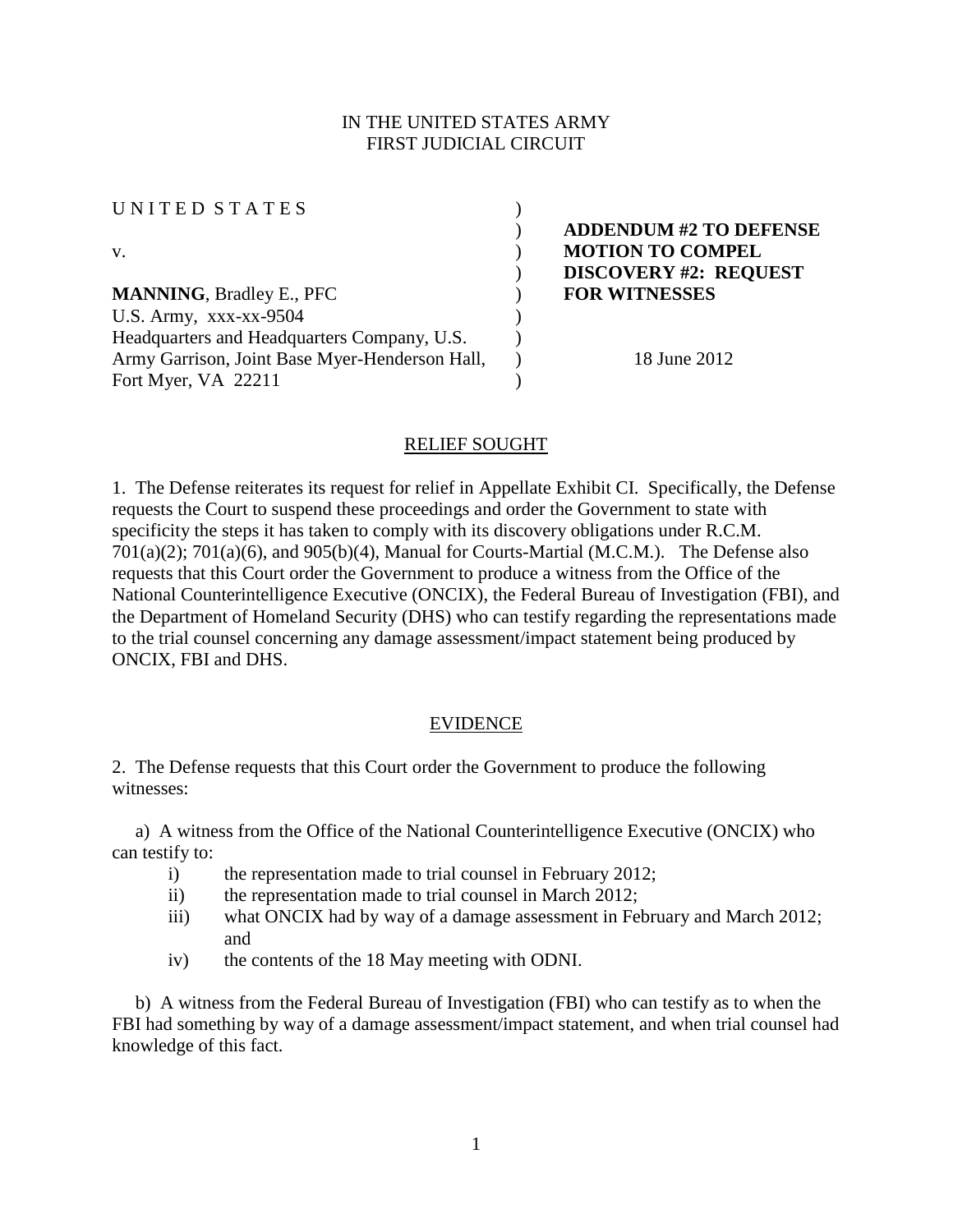c) A witness from the Department of Homeland Security (DHS) who can testify as to when the DHS had something by way of a damage assessment, and when trial counsel had knowledge of this fact.

#### **FACTS**

3. On 31 May 2012, the Government provided notice to the Court and the Defense that ONCIX had a draft damage assessment. Along with the Government's notice, it provided a copy of its 24 May 2012 letter to ONCIX and the reply by ONCIX on 30 May 2012. Appellate Exhibit CXIX. On that same day, the Government notified the Court and Defense that the FBI had conducted an impact statement. Appellate Exhibit C.

4. On 2 June 2012, the Defense filed its Response to the Government's notice of the ONCIX damage assessment in Appellate Exhibit 120, and also addressed Government's statement that it had "discovered" an FBI impact statement in Appellate Exhibit CI.

5. On 6 June 2012, the Court orally required the Government to account for its efforts regarding each of the identified agencies within the Defense's Motion to Compel Discovery #2 during an Article 39(a) session. The Court discussed FBI and ONCIX with the Government.

6. With regards to the FBI, the Government did not indicate when it learned of the FBI impact statement. When the Court asked the Government if it was prepared to discuss when it first learned of the FBI impact statement, the Government balked. Instead, of responding to the Court's question, the Government only told the Court of the date that it first obtained approval to provide the FBI impact statement to the Defense under M.R.E.  $505(g)(2)$ . The Government believed the date it received approval from the FBI to turn over the impact statement was on 18 May 2012. Instead of immediately alerting the Court and the Defense, the Government buried the existence of the FBI impact statement in its 31 May 2012 filing which was intended to respond to the Defense's Supplement to the Motion to Compel Discovery #2. Appellate Exhibit C, p. 4.

7. With regards to the ONCIX damage assessment, the Court and the Government engaged in the following colloquy:

COURT: Why did you tell me back on the  $21<sup>st</sup>$  of March that NCIX or ONCIX had no damage assessment? Those were not the exact words you used but go ahead and tell me-

MAJ Fein: Correct your Honor. Your Honor, frankly. Because we do not have access. Or even knowledge, absent us asking a question and receiving it to these files because of the nature of this type of assessment. We ask the questions based off of the Defense's discovery requests. Specifically your Honor, if it may please the Court to kind of lay out a time line. This is, this is somewhat reflected in the Defense's motion from Saturday. But, 16 February 2012 was the Defense's motion to compel discovery, their first motion. On 28 February 2012 was the first 802 conference. After the 16 February 2012 motion to compel, we approached at some point, I don't have that date, NCIX through ODNI and said "we are required to produce the following, here is an example of what it is. What do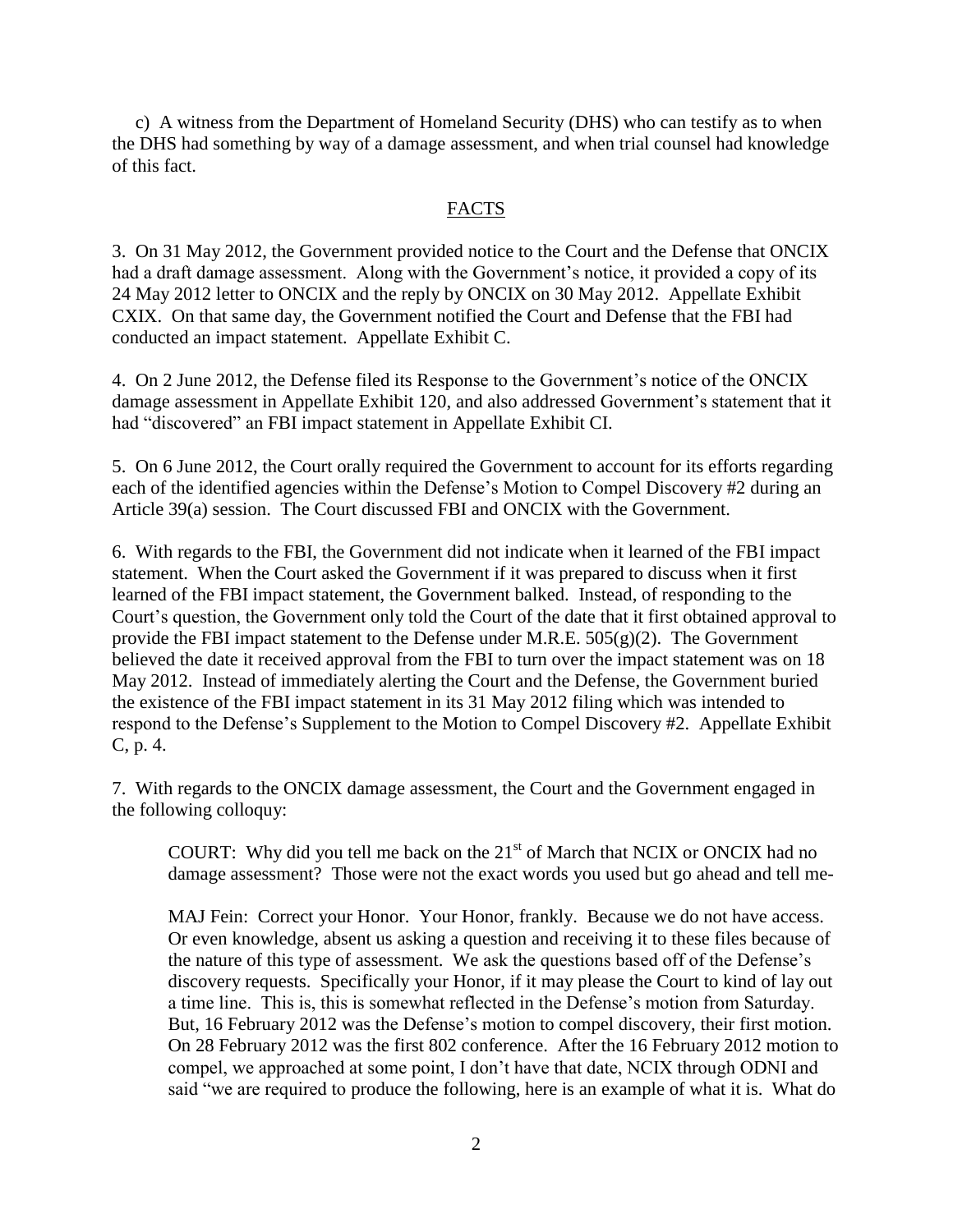you have?" And then their response of course given was the department of, "ONCIX has not completed a damage assessment – to date they have not produced any interim or final damage assessment in this matter." That is what they gave us and told us.

COURT: Did they do that orally or in writing?

MAJ Fein: Orally your Honor. And so, by us writing that down, and inquiring "is this all you have, is this what it is?" And this is the response we received. That is ultimately what we – fast forward, at the motions hearing, on the record, both at the 802 conference after the motions hearing, and on the email inquiry on 21 March, when asked. As you will notice from the Court's motion to compel discovery dated 23 March 2012, the Court documented the email questions and those email questions were "does the damage assessment essentially exist with ODNI, or excuse me with ONCIX." And we responded in an email "ONCIX has not produce any interim or final damage assessments in this matter." We asked them the questions. We don't have any other access to their files. They answered it. So, at that point we relayed that to the Court, we relayed it to the Defense and the Court ruled. Then –

COURT: At that time, is it the Government's belief that they didn't have anything?

MAJ Fein: Correct your Honor. It is our belief, at that point, that they were compiling these other assessments we knew about because we started reaching out once they told us about it  $-$  to go get those. But, that they had no other documentation that would be subject to discovery – based off this response. So, yes we did know that their individual organizations were submitting theirs, and that is why we went out to those independent organizations to get them approval and disclose them.

COURT: MAJ Fein, you understand that the purpose of the questions from the Court was to discover what's out there?

MAJ Fein: Yes, your Honor. And the prosecution did exactly that, your Honor. Even after the email from the Court, the prosecution reached out to ODNI and NCIX to ask the question again and this was the response we received. And it goes back to the military authorities line of, line of inquiry. That a military prosecutor, even a Department of Justice prosecutor, doesn't necessarily have access to walk into any government building and search the files. We asked questions, we give them the relevant cases, the case law, we show them the discovery requests and any other orders. And then they give us the answer. Or give us access and we go search them for the answer. And in this case, they gave us the answer. We relayed that to the Court.

# -*Later after the Defense indicated that the Government had to have known that ONCIX was creating a damage assessment*-

COURT: So the Government's position if I am understanding it then, is that you saw a distinction between the Department of State – which you told me the Department of State has not completed a damage assessment; and  $-I$  guess what is the difference between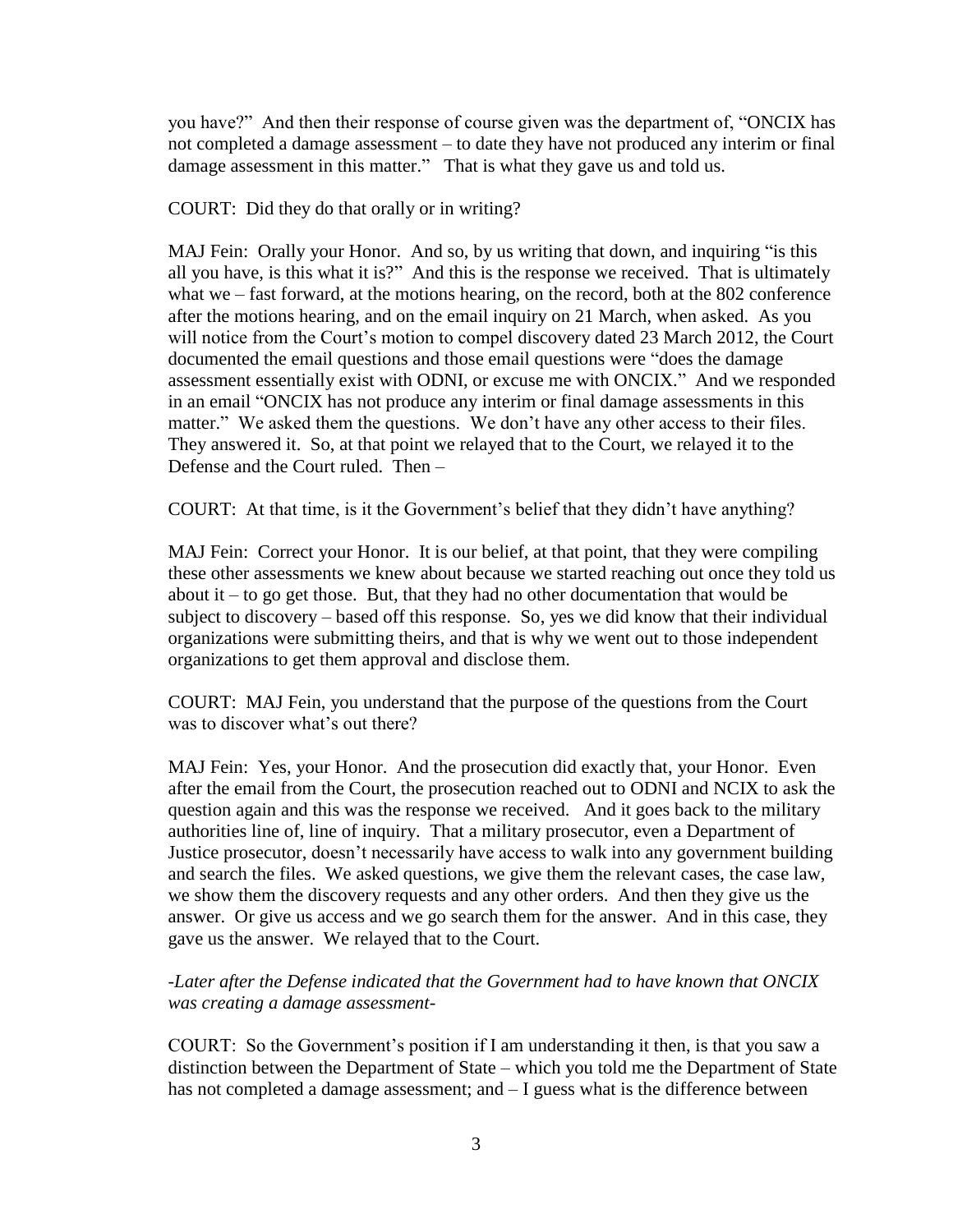what the Department of State's position was at that time and what ONCIX's was at that time?

MAJ Fein: Your Honor, to be honest, the Government does not necessarily know. We asked the questions and this is what we are given and what we relayed to the Court…

8. On 8 June 2012, the Government provided Defense with oral notification of the existence of the DHS damage assessment. The Government has not yet provided notice to the Court. The Government did not indicate when it first learned of the damage assessment or why it had not provided notice to the Court or the Defense of its existence prior to this date. The Government simply stated that 8 June 2012 was the first time that it was authorized to provide notice of the damage assessment to the Defense.

9. On 15 June 2012, the Defense requested the Government to indicate when it intended to file its submission regarding the due diligence accounting for which it requested a two week extension. Within minutes, the Government responded that it did not intend to file until 21 June 2012. The Defense immediately replied, and informed the Government that a filing on 21 June 2012 would not provide the Defense with an opportunity to respond or the Court with an adequate amount of time to consider the filings prior to the Article 39(a). *See* Attachment. The Government did not respond.

#### ARGUMENT

10. The Government has represented that it has simply relayed to the Court what it was told from ONCIX. Unfortunately, the timeline provided by the Government and the representations by the Government during oral argument and in Court filings regarding what it knew and when concerning ONCIX do not mesh. The Government would have us believe that, while it knew that ONCIX was compiling a damage assessment starting in October 2010, it blindly relied on an oral assertion from some person at ONCIX in February 2012 that "ONCIX has not produced any interim or final damage assessments in this matter." Just to double check, apparently, the Government called up ONCIX a few weeks later in March 2012 and said something to the effect, "Are you sure you don't have anything?" And again, some person at ONCIX once again said "ONCIX has not produced any interim or final damage assessments in this matter." And the Government once again blindly took that person's word for it. And apparently, a mere two months later, ONCIX went from not having anything worth disclosing to the Court to having a discoverable draft. So, the Government would have us believe that from October 2010 until March 2012 (almost a year and a half), ONCIX did not have anything that would be considered a draft or an interim report; but then a mere two months later, it would have a draft that was nearing a final report. And, of course, regardless of what ONCIX told the Government about the status of its draft (or non-draft), none of this excuses the fact that the Government did not tell the Court or the Defense that ONCIX had something "in the works." Something is not right with the Government's account of the ONCIX story – and a witness from ONCIX should testify so as to set the record straight.